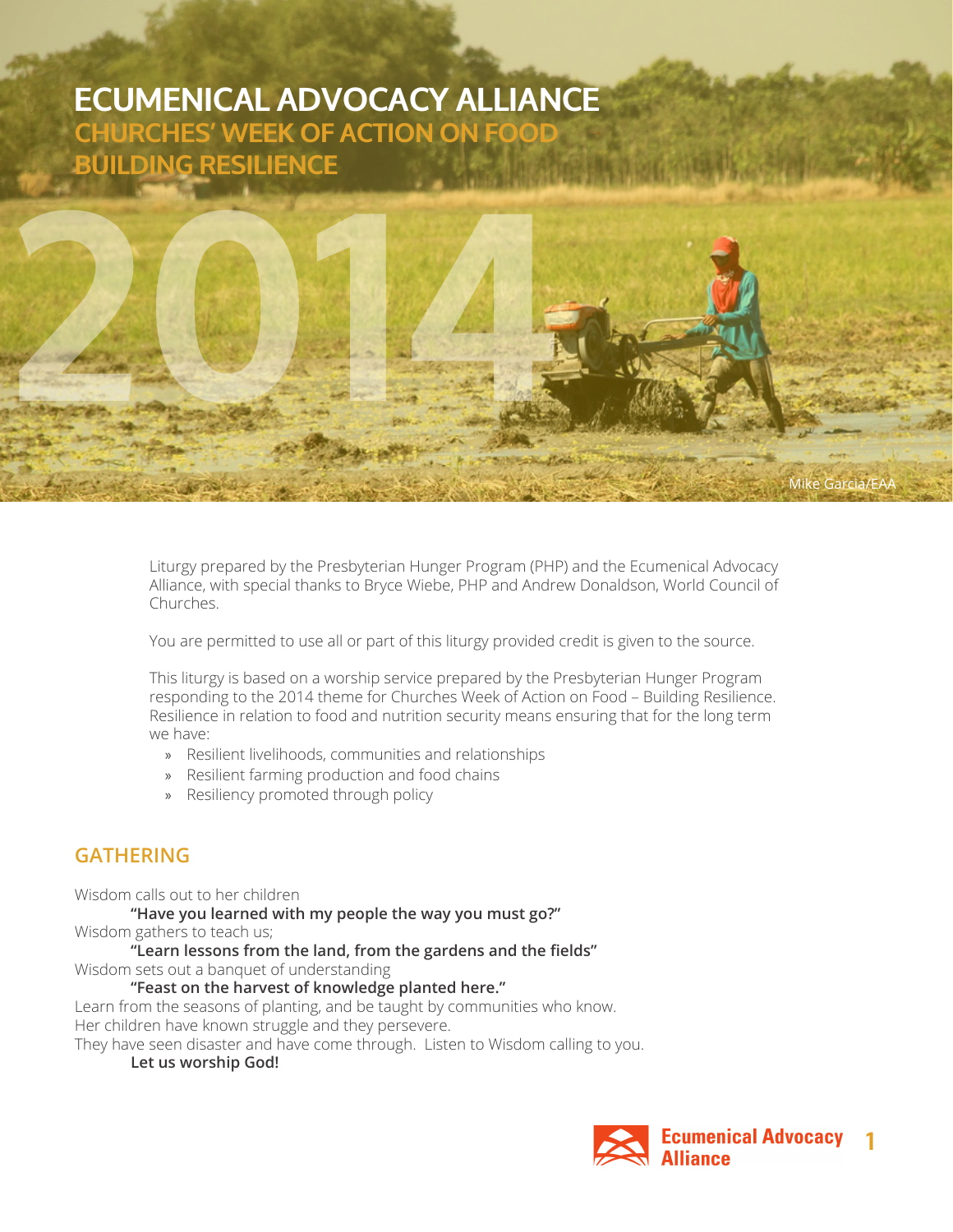# **SONG: LES CIEUX ET LA TERRE**



# **PRAYER OF CONFESSION**

Gracious Creator,

We have eaten our fill of this world's bounty and allowed the leftover to spoil.

**Have mercy on us, and help us to take only what we need.**

We have used all of our resources, and taken those of others

**Have mercy on us, and help us to take only what we need.**

We have created disasters in our response to disasters

#### **Have mercy on us, and help us to listen.**

We have believed we were right, simply because of our wealth

**Have mercy on us, and help us to listen.**

We have received more than we need, and rarely given the excess away

#### **Have mercy on us, and help us to share.**

We have failed to fix our systems of waste

### **Have mercy on us, and help us to share.**

Come to us, Holy Spirit, and hear our prayers. Forgive us these things and those we have not named. Restore us, O God, and renew our minds, our bodies, and our communities for the work of your justice in this, your world. Amen.

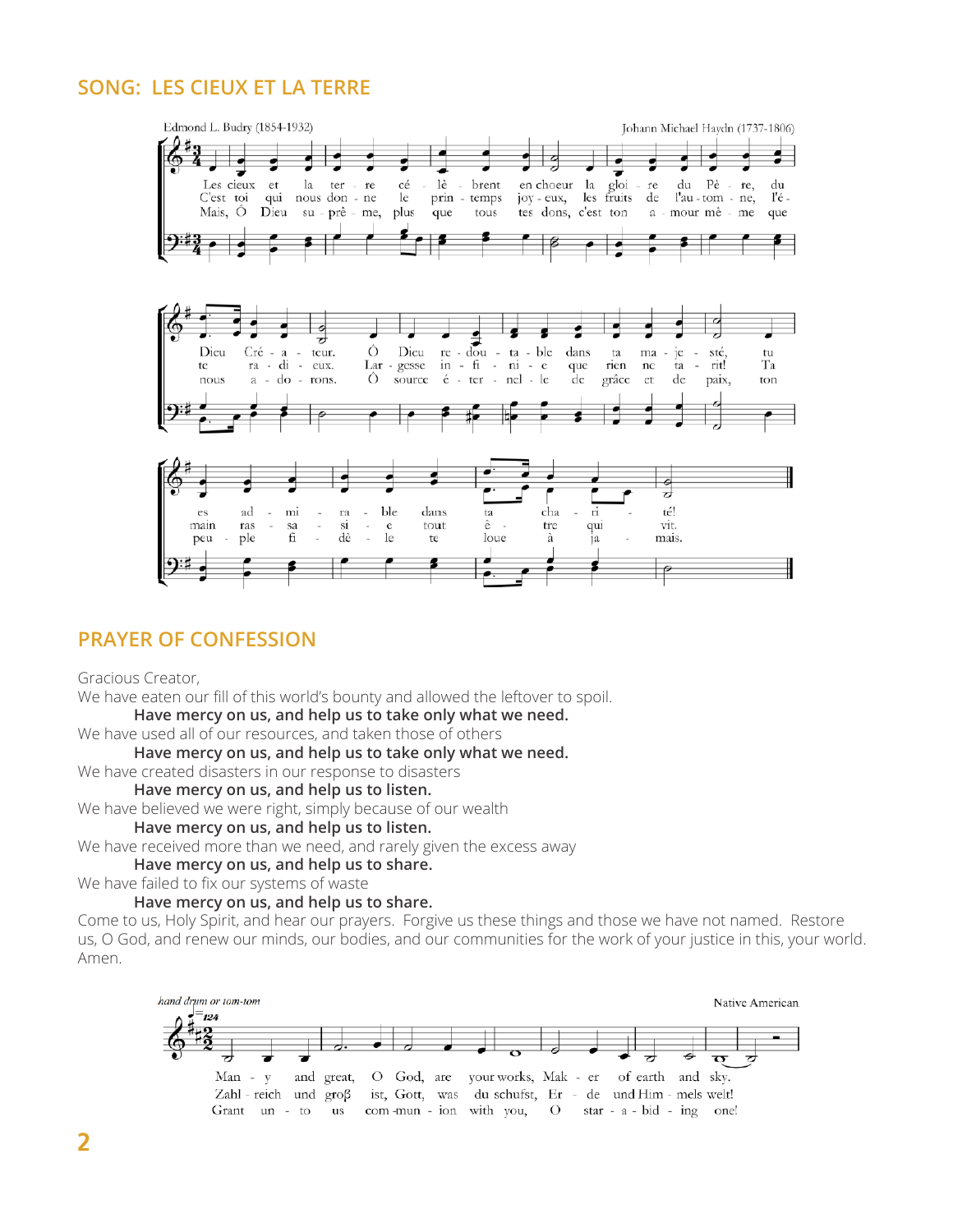Bless the Lord, O my soul O Lord my God, you are very great. **You are clothed with honour and majesty, Wrapped with light as with a garment.** You stretch out the heavens like a tent, **You set the beams of your chariots on the waters,** You make the clouds your chariot, **You ride on the wings of the wind,** You make the winds your messengers, **Fire and flame your ministers. Refrain : Many and great, O God are your works** O Lord, how manifold are your works! **In wisdom you have made them all; The earth is full of your creatures.** Yonder is the sea, great and wide, **Creeping things innumerable are there, Living things both small and great.** There go the ships, And Leviathan that you formed to sport in it. **These all look to you To give them food in due season; When you give to them, they gather it up;**

**When you open your hand, they are filled with good things.**

When you hide your face they are dismayed;

**When you take away their breath, they die And return to their dust. When you send forth their spirit they are created;**

**And you renew the face of the ground.**

**Refrain : Many and great, O God are your works**

### **READING: MATTHEW 25:31-46**

<sup>31</sup> "When the Son of Man comes in his glory, and all the angels with him, then he will sit on the throne of his glory. <sup>32</sup> All the nations will be gathered before him, and he will separate people one from another as a shepherd separates the sheep from the goats, <sup>33</sup> and he will put the sheep at his right hand and the goats at the left.<sup>34</sup> Then the king will say to those at his right hand, 'Come, you that are blessed by my Father, inherit the kingdom prepared for you from the foundation of the world; <sup>35</sup> for I was hungry and you gave me food, I was thirsty and you gave me something to drink, I was a stranger and you welcomed me, <sup>36</sup> I was naked and you gave me clothing, I was sick and you took care of me, I was in prison and you visited me.<sup>' 37</sup> Then the righteous will answer him, 'Lord, when was it that we saw you hungry and gave you food, or thirsty and gave you something to drink? <sup>38</sup> And when was it that we saw you a stranger and welcomed you, or naked and gave you clothing? <sup>39</sup> And when was it that we saw you sick or in prison and visited you?' <sup>40</sup> And the king will answer them, 'Truly I tell you, just as you did it to one of the least of these who are members of my family,<sup>[a]</sup> you did it to me.<sup>' 41</sup> Then he will say to those at his left hand, 'You that are accursed, depart from me into the eternal fire prepared for the devil and his angels;  $42$  for I was hungry and you gave me no food, I was thirsty and you gave me nothing to drink, <sup>43</sup> I was a stranger and you did not welcome me, naked and you did not give me clothing, sick and in prison and you did not visit me.' 44 Then they also will answer, 'Lord, when was it that we saw you hungry or thirsty or a stranger or naked or sick or in prison, and did not take care of you?' <sup>45</sup> Then he will answer them, 'Truly I tell you, just as you did not do it to one of the least of these, you did not do it to me.' 46 And these will go away into eternal punishment, but the righteous into eternal life."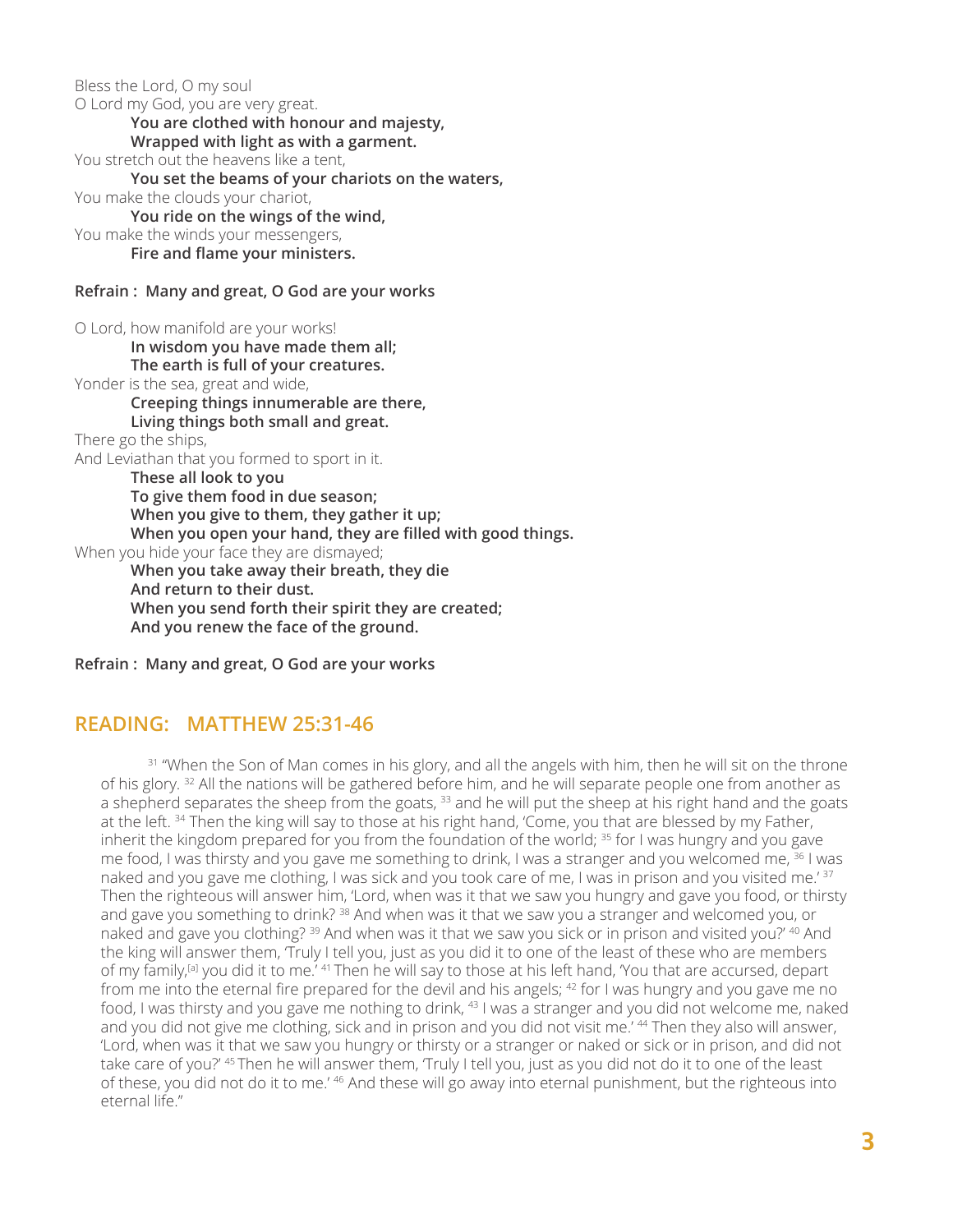### **SONG: THIS LAND OF BEAUTY HAS BEEN GIVEN**

This land of beauty has been given



*Music and text (c) Elena G. Maquiso (1914-1995), Philippines. In: This land of beauty, Christian Conference of Asia (CCA), Hymnal*

### **SERMON/HOMILY/REFLECTION**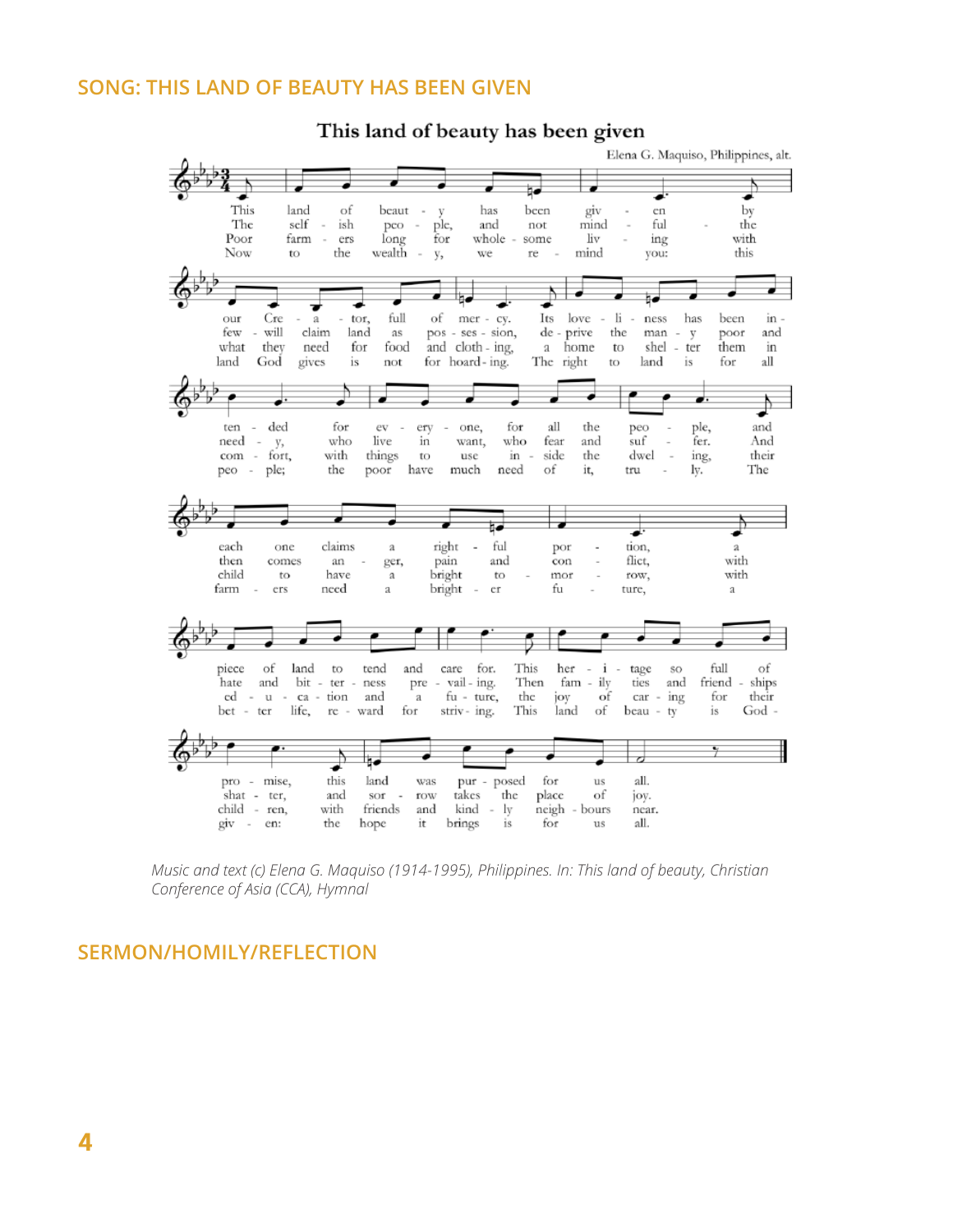# **PRAYERS OF INTERCESSION:**

In the towering cliffs we see your majesty, and on quiet lakes we experience your peace. Revive, O Lord, the lands and fields, the water and air. May the resources we find in it be used for your glory and not for the enrichment of a few.

### God, Creator of the land, **hear our prayer.**

We ask for your blessing upon the farmers of the world, for water and sun, for fertile soil and good health. May they have freedom to till the land for the feeding of their families and their communities. Guide their tending to respect what you have provided for the flourishing of all life.

### God, Creator of the first garden, **hear our prayer.**

God, our provider, pour out your gifts on the communities of the world. May they find harmony in relationship and be sustained by the bounty you have given. Help all communities rely upon each other, so that the needs of all will be met, and hope might be found even in the midst of tragedy. Let them flourish and guide their generosity, that their hospitality might reflect your own.

#### God, Creator of community, **hear our prayer.**

May the hand of your justice be made known in our food system. Let the benefits be received by all who participate. Let those who labor, be paid. Let those who grow food, not be made needy. May nourishment reach the hungry, and even the crumbs find mouths to be fed.

### God, Creator of justice, **hear our prayer.**

Bless, to us, food that is wholesome and good. May our tables be filled with the fruits of our local fields. Let all that we eat give life to those who dine, give strength to our bodies, and energy for the work of your justice, peace, and love.

God, Creator of all that there is, **hear our prayer.**

### *Lord's Prayer*

*In our many languages.*

### **HOLY COMMUNION MAY BE CELEBRATED HERE.**